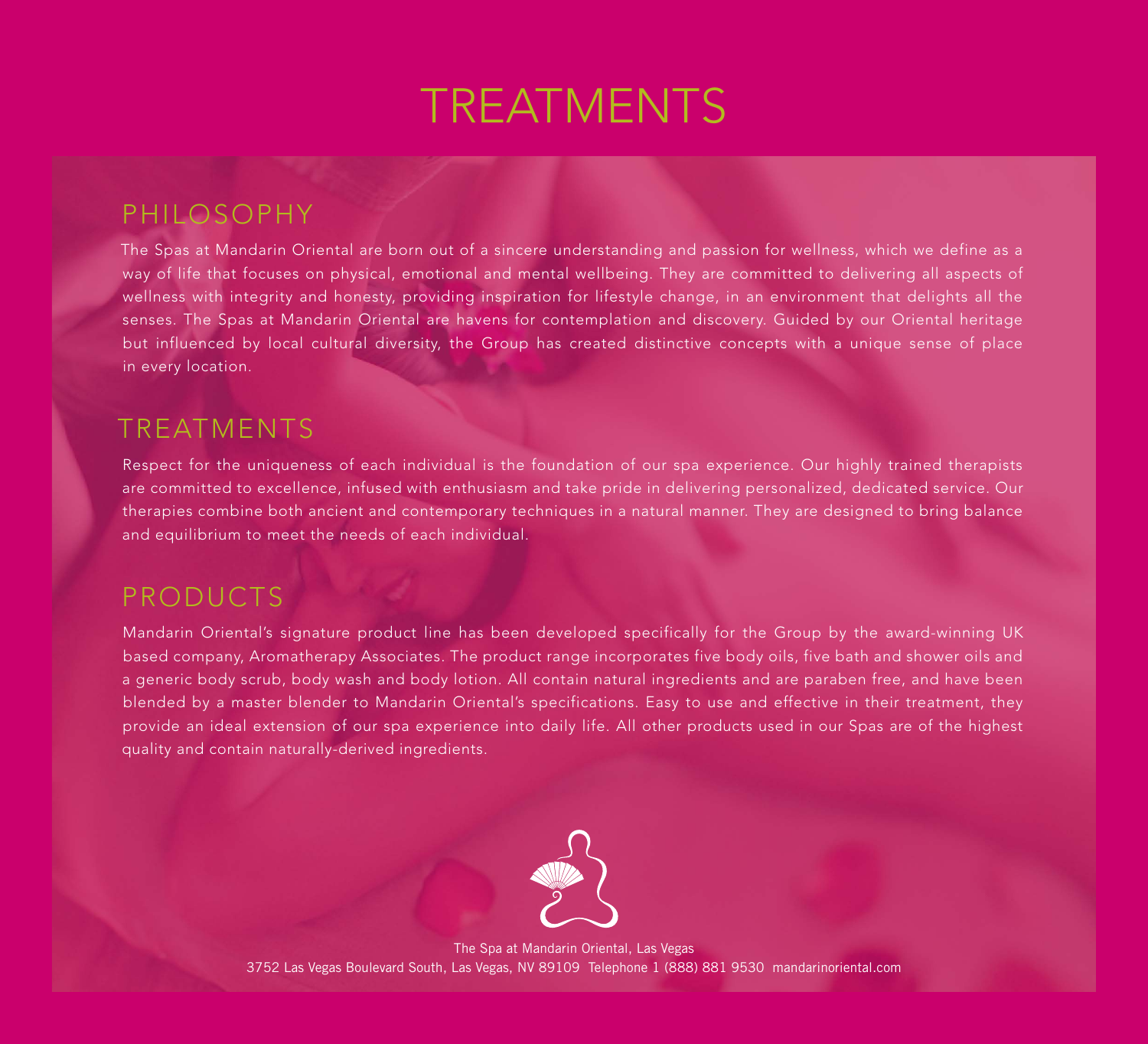# signature treatments

### MANDARIN ORIENTAL SIGNATURE SPA THERAPIES 2 hours

Mandarin Oriental's signature spa therapies have been devised to address guests' increasing desire for simple, effective and authentic spa experiences.

Developed in consultation with specialists in Traditional Chinese Medicine (TCM) and master aromatherapists, each signature therapy consists of a relaxing, hands-on body massage ritual that combines the powerful effects of Oriental meridian massage with the therapeutic benefits of custom-blended essential oils, created uniquely for Mandarin Oriental. Each treatment begins with a private therapist consultation in order to determine each individual's personal and current state of well-being. The treatment and oils are then tailored to you in order to leave the body, mind and spirit in perfect harmony. You are also provided with nutritional and exercise guidance, in order to extend the beneficial effects of the program at home.

#### TIME RITUALS™

#### 2 hours or 3 hours

Mandarin Oriental's bespoke "Time Rituals" encourage you to book time rather than specific treatments, so that services can be tailor-made to meet individual needs. Each "Time Ritual" begins with a soothing foot ritual and is designed to restore a natural state of equilibrium.

### ORIENTAL HARMONY 1 hour 50 minutes

Four hands work in perfect unison in a remarkable experience that inspires a harmony of the senses. The treatment begins with a soothing foot bath in purifying waters, leaving the feet soft and supple and the mind relaxed. Next, two therapists work together in time and movement. First, providing a warm scrub that smoothes and replenishes the skin and later a harmonious massage that balances the body. The treatment concludes with a simultaneous head and foot massage leaving the mind uplifted, the body energized and the skin exotically fragrant.

# SUITE EXPERIENCES

Enjoy a private setting with friends or a loved one in a decadent Spa Suite. The Couple's Suites, Bamboo, Chrysanthemum, Orchid and Plum, feature private steam showers and breathtaking views. The Green, Red and White Dragon Suites consist of two private water experiences with private steam showers and personal soaking tubs. All Suites feature two treatment tables, personal wardrobes and vanity areas for a relaxing escape. All Suite experiences include time for relaxation. Each treatment is concluded with a delicious spa refreshment.

#### QI BALANCING JOURNEY 3 hours 30 minutes

With a unique combination of body exfoliation, wrap and hot stone massage, the Qi Balancing aims to restore balance, whether to increase energy levels and detoxify the body, or to strengthen the immune system and bring about deep relaxation.

Each personalized journey starts with a welcoming foot cleanse and continues with full body exfoliation and relaxing steam. Next, a skin conditioning body wrap will be tailored to your needs, using a combination of therapeutic plant extracts, essentials oils, muds and marine plants. For a blissful finale, an acupressure head massage helps clear the mind and a powerful, stress-releasing body massage works on deep seated tension, restoring balance to vital energy points.

### RE-ENERGIzING JET LAG EXPERIENCE 3 hours

Whether you need to be uplifted or soothed, this experience commences with muscle-relaxing steam prior to a skin softening Salt and Oil Scrub. Release tension with a therapeutic bath, followed by either a deeply relaxing Aromatherapy Treatment or an invigorating Thai Massage to rebalance both mind and body.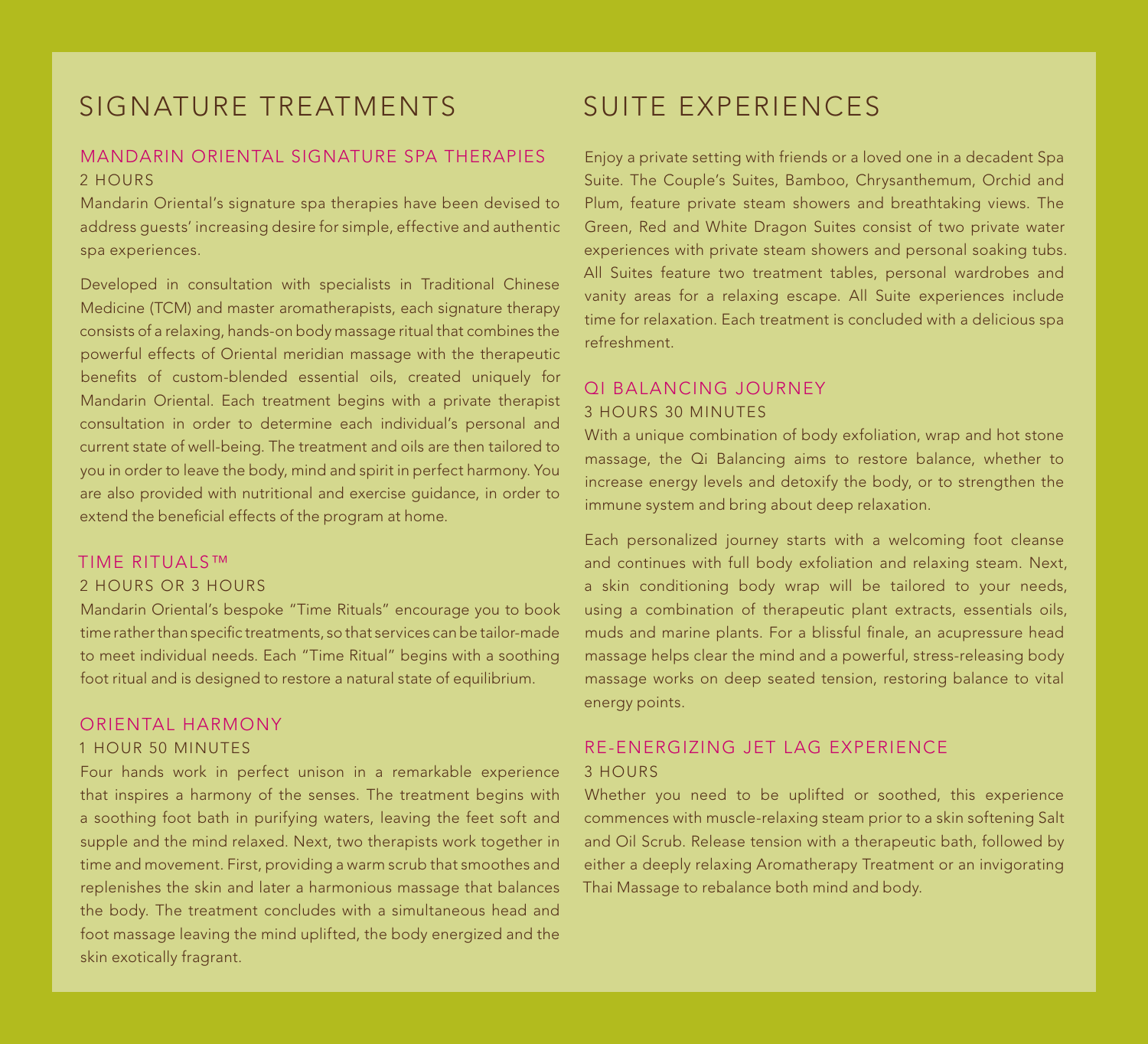# THE ART OF ROMANCE 3 hours

Relax and enjoy time together in one of the sensually decorated Dragon Suites, as you embark on a blissful spa journey à deux. After a welcoming foot ritual, the treatment commences with a skin softening body exfoliation for you and your loved one. Following, you will luxuriate in a hydrotherapy soaking tub scented with an elixir of therapeutic natural bath essences. A personalized aromatherapy massage follows, as every muscle from head to toe is relaxed.

# MANDARIN ORIENTAL SIGNATURE SPA EXPERIENCE 3 hours

Mandarin Oriental's signature spa therapies have been devised to address guests' increasing desire for simple, effective and authentic spa experiences.

Developed in consultation with a team of Chinese doctors and master aromatherapists, each two-hour hands-on body massage ritual combines the therapeutic benefits of Mandarin Oriental's bespoke essential oils, with the powerful effects of Oriental meridian massage. The treatments all begin with a private therapist consultation in order to determine each individual's personal and current state of well-being. The style of treatment and oils are then tailored to you in order to awaken the senses, and to leave the body, mind and spirit in perfect harmony. You are also provided with nutritional and exercise guidance, in order to extend the beneficial effects of the program at home.

This extended experience begins with a relaxing bath using Mandarin Oriental's Quintessence Bath Oil.

# JOURNEYS

## MAHJONG BALANCE 2 hours

Inspired by the traditional Chinese game Mahjong, this treatment begins with a welcoming foot ritual using ginger, jasmine and green tea to stimulate and uplift. A skin smoothing body exfoliation is then followed by a therapeutic massage using warm jade stones to work on the subtle energy centers around the body. Critical tension points are massaged around the eyes and ears before an Oriental head massage is given to restore balance to the mind and spirit. The experience finishes by using cool Mahjong tiles to soothe and calm the body resulting in a rejuvenated sense of equilibrium.

### LUMINESCENCE MASSAGE AND BODY TREATMENT 1 hour 30 minutes

Providing the ultimate glow, the Luminescence journey renews the skin and provides a "diamond-like" shimmer for any occasion. The treatment begins with a Swedish massage to stimulate circulation and energize the muscles followed by a body scrub to reveal freshened skin. For lasting shine, the body is completely applied with Pearl Powder that has been a secret Asian tradition for many years that leaves the skin truly luminescent.

# STRESS BUSTER 2 hours

A perfect treatment to relieve deep-seated tension and muscular stress. Skin brushing, exfoliation and a facial massage begin the treatment. The body is massaged with blended aromatherapy oils, combined with the use of hot stones to release tension, working on the vital energy points and chakras around the body. This treatment ends with a deeply soothing head massage to relieve stress from mind and body.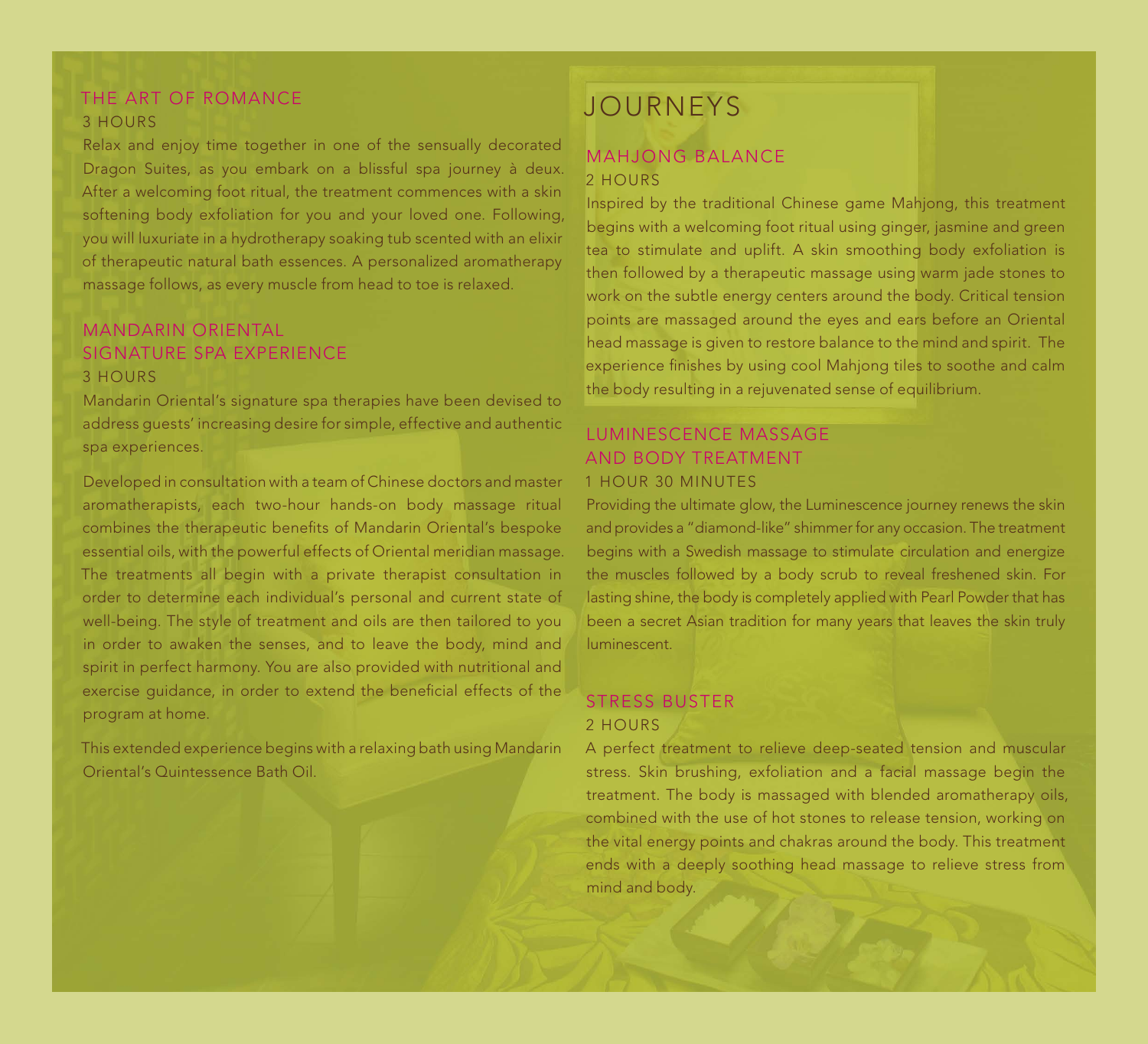### Lucky Eights 2 hours

Perfect for tired eyes and feet, this soothing and calming eye treatment and foot reflex zone therapy is a welcome escape. After consecutive late nights, this blissful and hydrating experience incorporates a cold jade stone massage around the eye area to melt away tension, combined with a therapeutic foot massage focusing on the reflex points. The journey finishes with a relaxing acupressure head massage focusing on the reflex points. The journey finishes with a relaxing acupressure head massage to refocus the mind and leave your eyes and feet totally revitalized.

# BODY MASSAGES

#### Oriental Essence 1 HOUR OR 1 HOUR 30 MINUTES

This massage is a part of Mandarin Oriental's signature spa therapies and has been designed to specifically relieve neck and shoulder tension. The massage concentrates on easing stress, realigning the mind, soothing emotions and relaxing the body. Utilizing our signature Quintessence oil blended with warming ginger, uplifting mandarin and sacred frankincense, this calming treatment allows mind and body to completely unwind.

### Herbal THERAPEUTIC 1 hour 20 minutes

This truly effective deep-tissue massage uses an herbal heat pack to dissolve aches and strains. A specially blended aromatherapy oil is applied to the body using the therapist's elbows and forearms in this stimulating and deeply energizing massage.

### HOT STONE

#### 1 hour 30 minutes

This relaxing massage uses heated stones to generate energy and create a sense of balance and calm, as well as giving relief to deepseated muscle tension. Stone therapy is a Native American Indian practice which has been used since ancient times as a soothing and healing treatment.

#### AROMATHERAPY

#### 1 hour 20 minutes

A deeply therapeutic holistic treatment which combines the power of essential oils with the best of eastern and western massage techniques, to create a feeling of physical relaxation and calm, while mentally uplifting and clearing the mind.

#### THAI

#### 1 hour 20 minutes

Performed wearing loose Thai-style clothing, this traditional massage is conducted on a futon mat. A combination of gentle rocking motions, rhythmic acupressure and assisted stretching serve to deeply relax and revitalize body and mind. Benefits include increased flexibility, relief of joint and muscle tension and a balance of the body's energy system.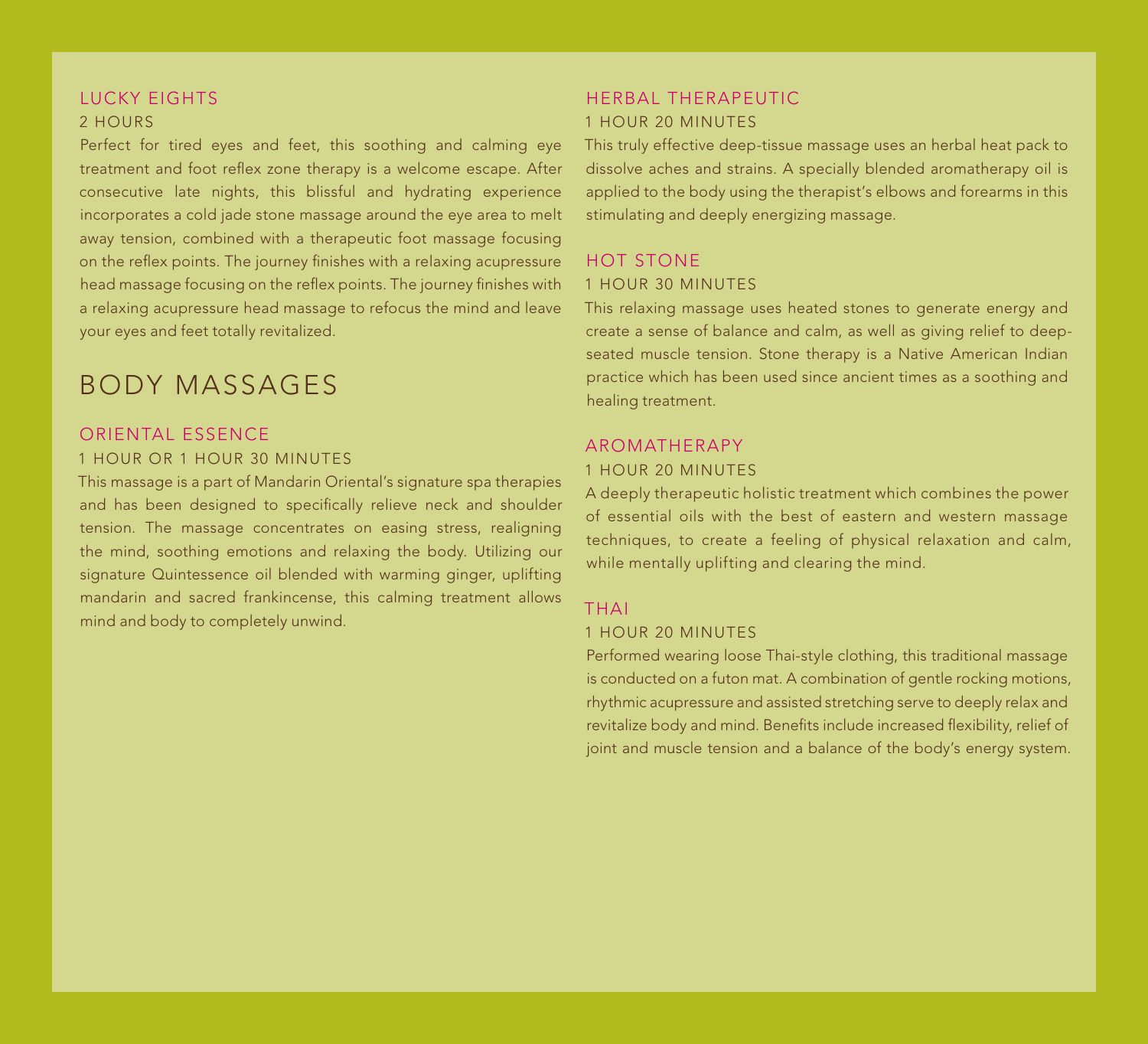# BODY WRAPS

### PERSONALIZED OCEAN AND EARTH 1 HOUR 20 MINUTES

The Ocean and Earth Body Wraps inspire a life-enhancing experience that begins with a body exfoliation. Personally chosen aromatherapy oil is applied before the complete enveloping body wrap. The body wrap is designed to comfortably raise the body's temperature and induce perspiration to help eliminate toxins and increase the absorption of the oils and the wrap. The sophisticated menu of individual wraps uses a choice of marine mud, algae or oshadi clay. Ultimate tranquility is achieved with a mind-calming Oriental Head Massage. These wraps will be specifically selected by your therapist to suit your individual needs.

# BODY TREATMENTS

# CONTOUR AND FIRM

#### 2 hours

A full body contouring treatment that helps reshape the figure and is ideal for those in need of detoxification, re-mineralization and an overall energy boost. A full body algae wrap is combined with a specific blend of specialized massage techniques, including stimulating fast paced strokes followed by slow and light lymphatic drainage movements.

# AQUA EXPERIENCES

#### HAMMAM

Originating in Turkey, Hammams provide places for relaxation, well-being and social gatherings. The intense heat warms the body slowly and continuously, stimulating sweat glands, increasing blood circulation and promoting healthy skin tone and texture. The Hammam is equipped with two experience showers for an enjoyable cooling sensation.

The core of the Hammam experience is the scrub, which is performed on a heated marble massage table. The treatment begins with a loofah exfoliation, which is followed by the more invigorating Hammam scrub, leaving the body feeling energized and smooth.

#### RHASSOUL

The Rhassoul offers a one-of-a-kind Moroccan experience designed as an ancient healing ritual. Natural mud is carefully selected and prepared in an ante-room, where guests can apply the mud to all parts of the body and the face. The guest proceeds to a heated room at 100ºF. Dry heat dries the mud and allows the skin to draw out impurities from the body. After 15 to 20 minutes, aromatic steam is released, allowing the mud to be moist again. As the mud softens, its beneficial ingredients and natural minerals are absorbed by the body. A gentle rain shower signals the end of the program. Advance booking and charges will apply for this experience.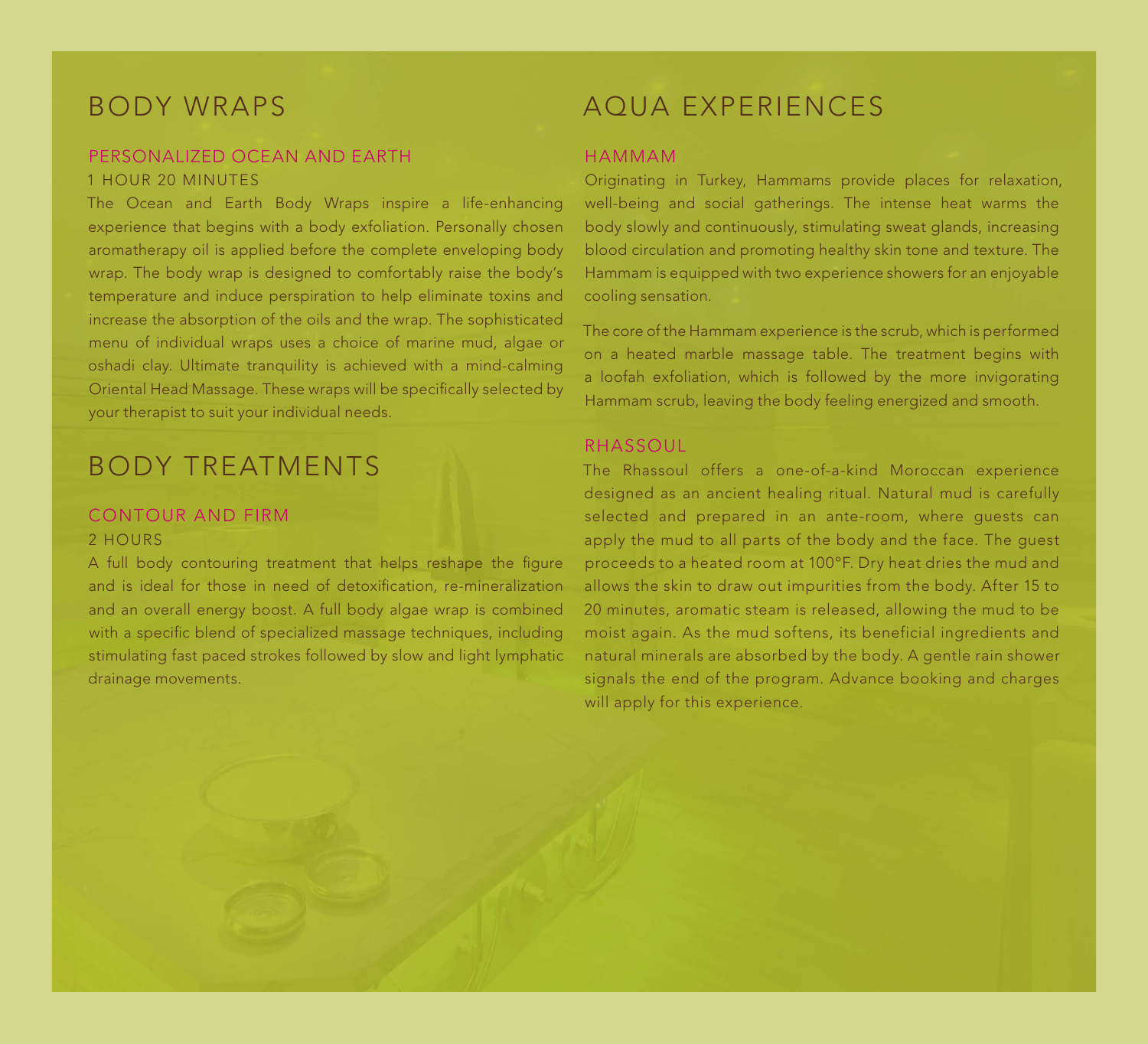# TREATMENT ADDITIONS

### QUINTESSENCE BODY SCRUB 30 minutes

Mandarin Oriental's signature Quintessence scrub has been created as a foundation for each of the five elements. This balancing essential oil blend brings the body's energy flow into alignment. Warming ginger, uplifting mandarin and sacred frankincense come together to realign the mind and emotions, while the sea salt and sweet almond oil work together to gently smooth and rejuvenate dry or tired skin.

#### REGENERATING AND FIRMING EYE TREATMENT 30 minutes

The Eye Lift is ideal for those who are concerned with the first signs of ageing that appear around the eye area. Contact lens wearers, or those suffering from general eye-strain, will find this blissfully hydrating treatment a true delight. The firming techniques used are enhanced by specific products rich in Seaweed Extract, Green Tea and Vitamin C, which help to reduce the appearance of fine lines and protect against the environment.

# NEW LIFE

# PRE- AND POST-NATAL TREATMENT 1 hour 30 minutes

This total body treatment has been carefully designed for pregnant and nursing mothers to aid in relaxation and tonicity of the skin during this very special time. The treatment avoids the use of essential oils and is a luxurious treat using a calendula infused oil, pink clay mud and various nourishing creams and advanced massage techniques to safe areas. The body is gently exfoliated and massaged to relieve tension. This is followed by a warm application of a Deeply Nourishing body mask. The body is gently covered in linens whilst a soothing scalp massage aids relaxation.

Please note our guests must be past the first trimester of pregnancy to receive this treatment.

# WAXING

All waxing treatments are available at The Spa and many can be added to any of your treatments upon request.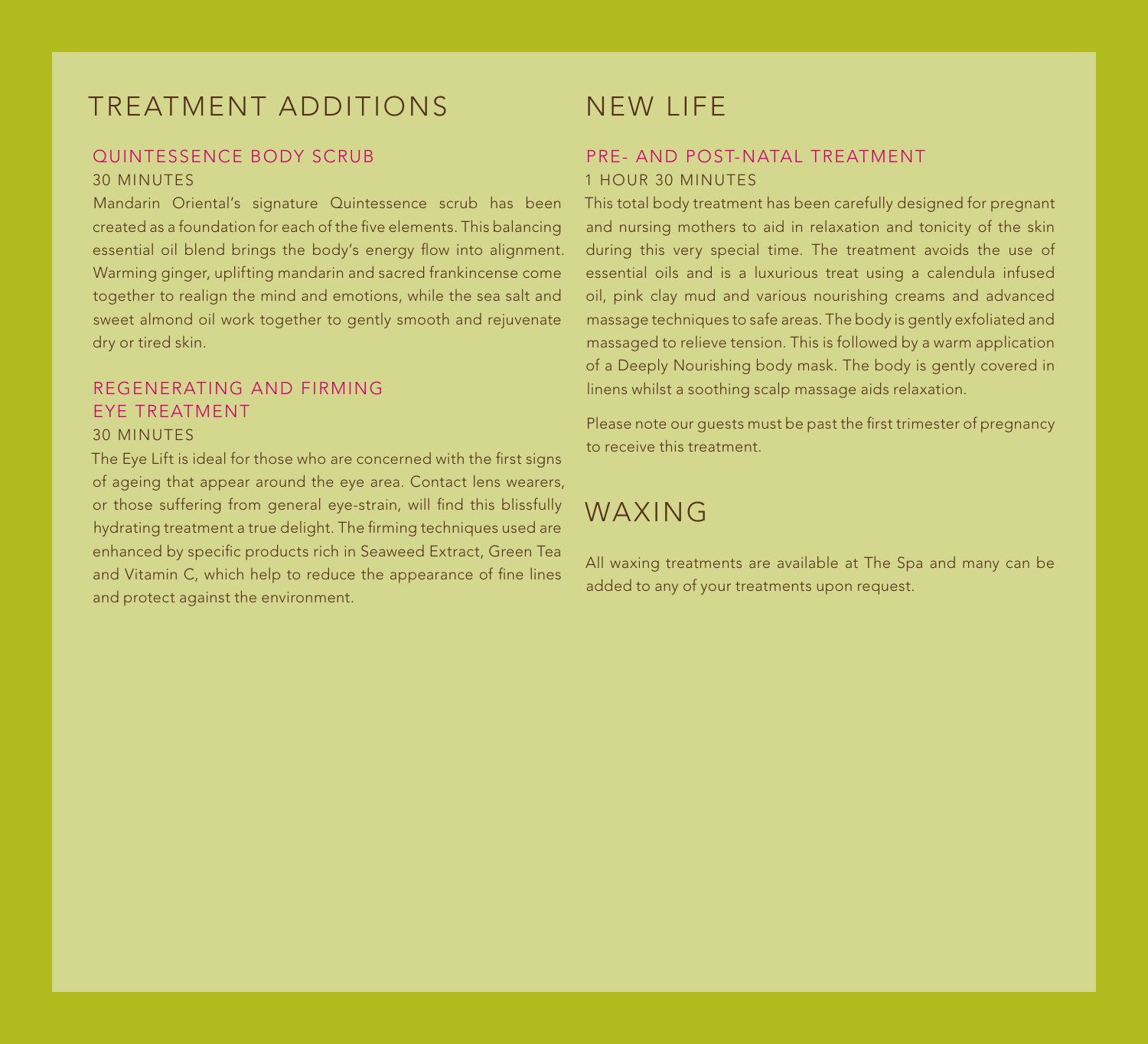# SPECIALIZED FACIALS

### CUSTOMIZED HOLISTIC FACIAL 1 hour

Beginning with a facial assessment to determine your skin type, our therapist will select products from our ESPA facial range to create a facial experience tailor-made to your skin's needs.

### CELLULAR ENZYME RENEWAL FACIAL 1 HOUR 30 MINUTES

A powerful and highly effective facial to boost cell regeneration and give an instantly smooth, softly glowing complexion.

A deep cleanse incorporating skin brushing, followed by an intense Enzyme Peel containing botanical extracts and Pumpkin Enzymes to deeply exfoliate and remove dead skin cells. To finish, we apply a Lifting and Smoothing Mask containing concentrated Seaweed Extracts, Argan Oil and Menthol, which will give your skin a more plumped and firmer appearance.

#### TIME REVERSAL

#### 1 hour 20 minutes

A results-driven, nourishing treatment which uses a formula of highly engineered vitamins to penetrate deeply into the skin. Appropriate for all skin types, this facial helps to reduce the appearance of fine lines, repair sun damage, evens out discoloration and is effective in treating moderate to severe acne, dramatically improving skin tone and texture. The treatment includes a micro-current infused mask, and a calming cold stone facial.

#### JADE ENZYME FACIAL 1 hour 20 minutes

This results-oriented facial provides an intensive cleansing and skin brightening treatment to dramatically enliven dull skin with signs of environmental damage, uneven pigmentation, congestion and fine lines. Products rich in AHA's, BHA's and anti-oxidants, combined with specialized facial massage techniques incorporating jade facial rollers, encourage immediate cell renewal to improve the appearance and texture of the skin. Double cleansing, a refining exfoliation, steam and extraction, along with an intense eye treatment and a fruit enzyme mask leave the skin visibly clear, radiant and smooth.

### ROSE RENEW FACIAL 1 HOUR 20 MINUTES

This luxurious facial harnesses the regenerative properties of rose to nourish, soften, and hydrate all skin types. This treatment helps to boost your circulation and promote cell renewal and regeneration, leaving your skin radiant, dewy and delicately scented. A healing back treatment combined with a calming frankincense inhalation helps you let go of the day's stresses, turning your focus inward as your treatment begins. A scalp massage releases muscular tension and prepares you for your facial. Your skin is thoroughly cleansed, exfoliated and toned using our rose preparations. A traditional aromatherapy pressure point massage combined with lymphatic drainage releases facial tension and congestion. Then while a hydrating facial mask goes to work, your arms and hands are massaged and your skin is finally treated with a deeply moisturizing facial oil and moisturizer. The result is a smooth, radiant complexion and a relaxed state of mind.

### ULTIMATE FACIAL 1 HOUR 20 MINUTES

Turn back the hands of time with this non-invasive, yet highly effective, personalized treatment. You will instantly see your skin visibly look more toned and firm. Using ultrasonic exfoliation, this treatment immediately accelerates cellular renewal, restoring a natural glow in minutes. With a combination of the finest pure essential oils and plant extracts applied using ultrasonic infusion; this facial will relax and moisturize your skin, making your complexion look radiant and revitalized. Finally, gentle microcurrent technology creates beautiful non-invasive results, offering a perfect compliment or alternative to surgical or injectable procedures. This is an ideal facial before a night on the town, and also for recovery and rejuvenation the morning after.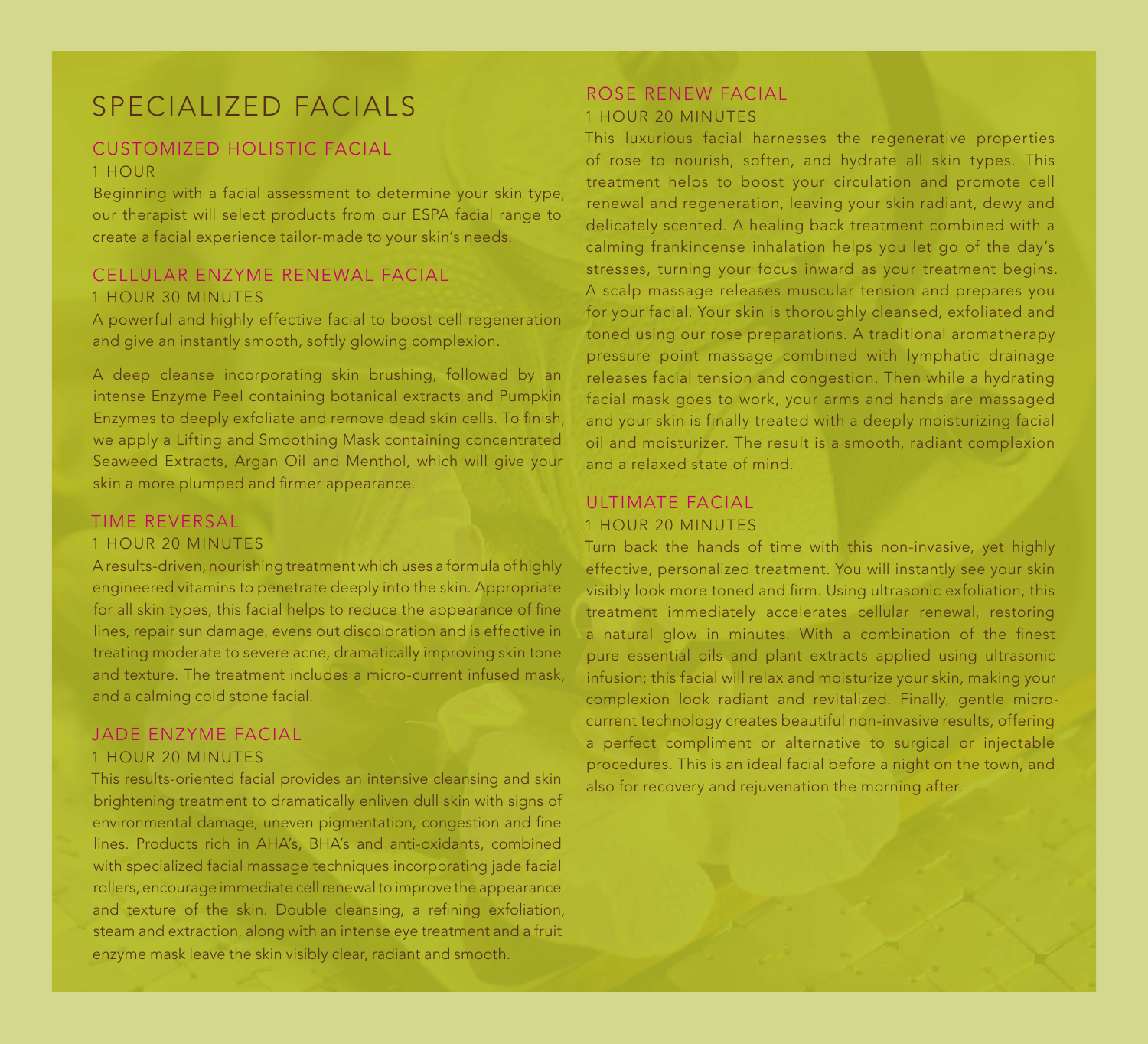# chinese foot spa

It is the highest honor in many Eastern cultures to wash the feet of their guests. Inspired by the foot spas of the Far East, you will receive an authentic foot treatment including a steeping hot foot bath infused with invigorating or relaxing herbal blends. After the ceremonial foot bath, you are escorted to private reclining lounge chairs with majestic views of Las Vegas Boulevard. Detailed massage movements which focus on reflex points in the feet and lower legs provide a great way to recover from long walks on The Strip or shopping at Crystals.

### DETOXIFY

#### 45 minutes

We begin with a cleansing foot ritual which includes a Chinese spearmint foot bath and natural exfoliation with jute fiber mini mitt and lemongrass soap. Feet are then enveloped in a detoxifying mask with warm ginger and black pepper, followed by a pressure point massage along your feet and legs. To finish, a luxurious lemongrass cream massage is applied to soothe the limbs.

### REPLENISH

#### 45 minutes

We begin with a cleansing foot ritual which includes a Chinese spearmint foot bath and natural exfoliation with jute fiber mini mitt and lemongrass soap. We apply a foot mask of White Clay and Ylang Ylang, followed by a pressure point massage along your feet and legs. Finally, tension in the limbs is alleviated by a soothing lemongrass cream massage.

#### REVITALIZE

#### 25 minutes

We begin by cleansing feet and legs with a refreshing spray and warm towel, followed by an energizing lemongrass foot scrub. A luxurious lemongrass foot cream is then applied to conclude the treatment.

# MALE GROOMING

### HIGH-ROLLER TREATMENT 1 hour 30 minutes

This sophisticated yet holistic therapy is an outstanding treatment experience for the back and face after hours of high rolling. It includes a stimulating and deep cleansing back exfoliation and an intensive back massage using volcanic hot stones and aromatic oils. A facial massage follows, concluding with a tension-relieving scalp, shoulder, and arm massage. A relaxing yet uplifting experience.

### MEN'S PURIFYING FACIAL, SHOULDER & SCALP MASSAGE 1 hour

City pollution, environmental stress, travel, business pressure or lack of sleep are reflected in dull, lifeless skin. This relaxing facial works at a deep molecular level to purify, balance and hydrate the skin leaving you feeling de-stressed and renewed.

The triple cleanse procedure which included steaming hot towels to soothe and soften bristles, promotes drainage and aids in preventing blocked pores. Following a relaxing acupressure face massage and purifying mask, a deep shoulder and scalp massage is performed to release tight muscles and tension.

## Tao of Man-1 hour 30 minutes

A targeted, therapeutic massage which focuses on releasing tense muscles experienced by active men. This massage combines the moist heat of an herbal compress to warm and soothe tight muscles and joints with an East Asian massage technique known as Gua Sha to restore and repair muscles. An active herbal massage cream is used to provide extraordinary results.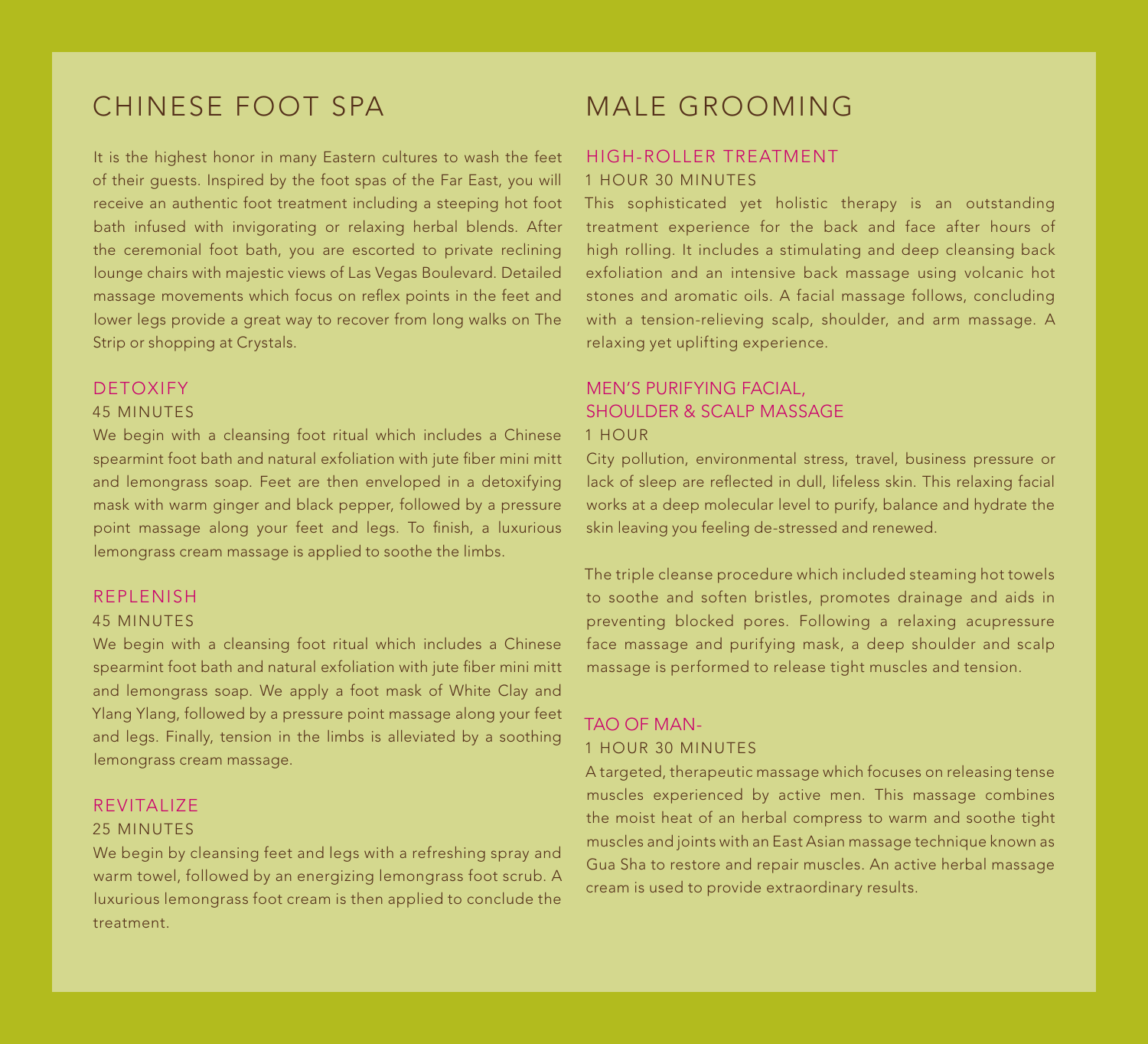# price list

|                                            |                       | WEEKEND<br>(FRIDAY-SUNDAY) | WEEKDAY<br>(MONDAY-THURSDAY) |
|--------------------------------------------|-----------------------|----------------------------|------------------------------|
| SIGNATURE EXPERIENCES                      |                       |                            |                              |
| Mandarin Oriental Signature Spa Therapies  | 2 hours               | 400                        | 340                          |
| Time Rituals <sup>™</sup>                  | 2 hours               | 350                        | 300                          |
|                                            | 3 hours               | 500                        | 425                          |
| <b>Oriental Harmony</b>                    | 1 hour 50 minutes     | 620                        | 530                          |
|                                            |                       |                            |                              |
| <b>SUITE EXPERIENCES</b>                   | PRICING IS PER PERSON |                            |                              |
| Qi Balancing                               | 3 hours 30 minutes    | 700                        | 600                          |
| Re-energizing Jet Lag Experience           | 3 hours               | 600                        | 510                          |
| The Art of Romance                         | 3 hours               | 600                        | 510                          |
| Mandarin Oriental Signature Spa Experience | 3 hours               | 600                        | 510                          |
|                                            |                       |                            |                              |
| <b>JOURNEYS</b>                            |                       |                            |                              |
| Mahjong Balance                            | 2 hours               | 375                        | 325                          |
| Luminescence Massage and Body Treatment    | 1 hour 30 minutes     | 280                        | 240                          |
| Lucky Eights                               | 2 hours               | 375                        | 325                          |
| Stressbuster                               | 2 hours               | 330                        | 280                          |
|                                            |                       |                            |                              |
|                                            |                       |                            |                              |
|                                            |                       |                            |                              |
|                                            |                       |                            |                              |
|                                            |                       |                            |                              |
|                                            |                       |                            |                              |

PRICES LISTED ARE SUBJECT TO CHANGE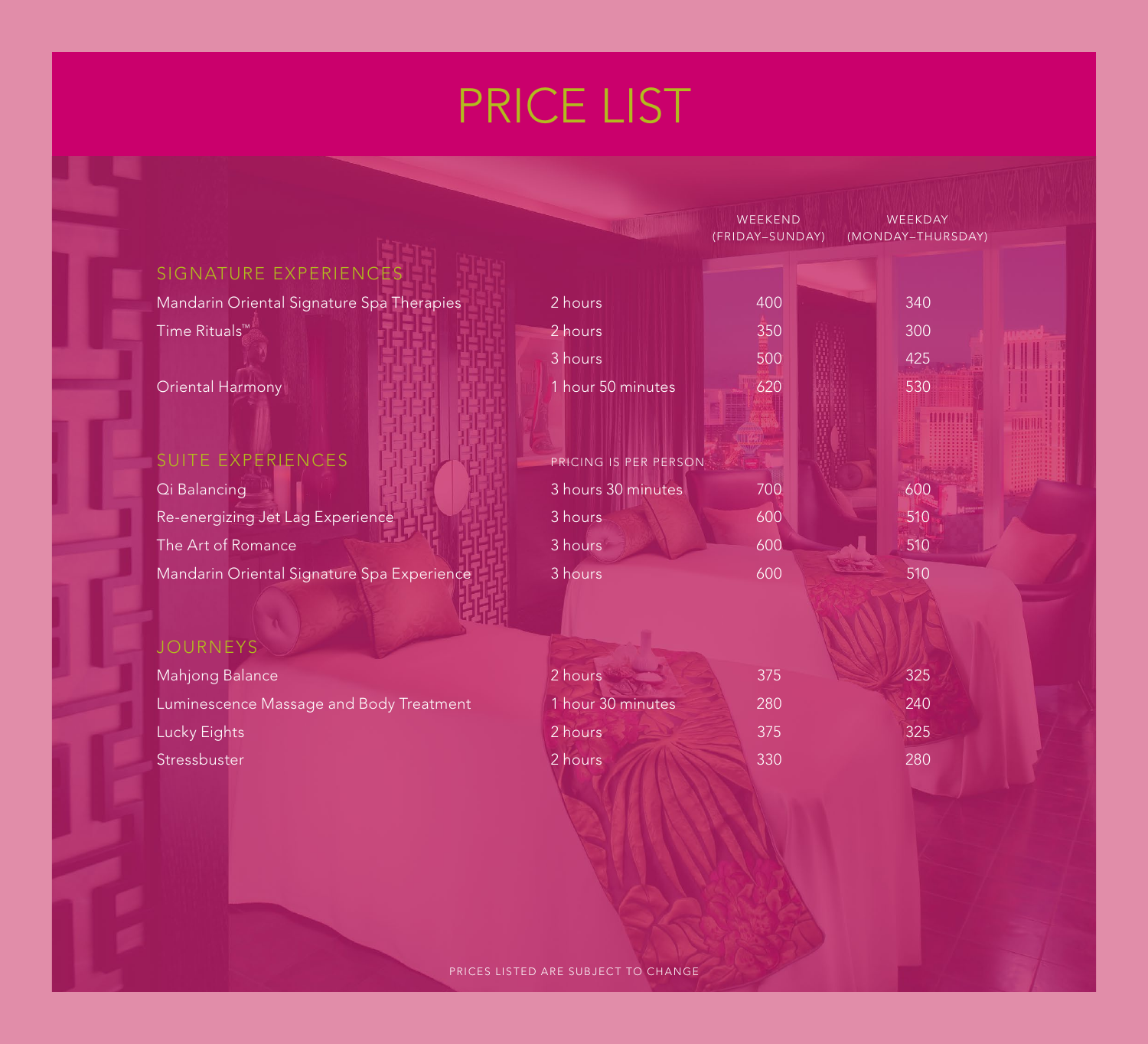|                                                   |                   | WEEKEND<br>(FRIDAY-SUNDAY) | WEEKDAY<br>(MONDAY-THURSDAY) |
|---------------------------------------------------|-------------------|----------------------------|------------------------------|
| <b>TREATMENT ADDITIONS</b>                        |                   |                            |                              |
| Quintessence Body Scrub                           | 30 minutes        | 100                        | 85                           |
| <b>Oriental Salt Scrub</b>                        | 30 minutes        | 100                        | 85                           |
| Regenerating and Firming Eye Treatment            | 30 minutes        | 75                         | 65                           |
| <b>NEW LIFE</b>                                   |                   |                            |                              |
| Pre- and Post-Natal Treatment                     | 1 hour 30 minutes | 280                        | 240                          |
| SPECIALIZED FACIALS                               |                   |                            |                              |
| <b>Customised Holistic Facial</b>                 | 1 hour            | 200                        | 180                          |
| <b>Time Reversal</b>                              | 1 hour 20 minutes | 260                        | 220                          |
| Jade Enzyme Facial                                | 1 hour 20 minutes | 260                        | 220                          |
| <b>Enzyme Renewal Facial</b>                      | 1 hour 30 minutes | 280                        | 280                          |
| <b>Rose Renew</b>                                 | 1 hour 20 minutes | 300                        | 270                          |
| <b>Ultimate Facial</b>                            | 1 hour 20 minutes | 400                        | 360                          |
| <b>FOOT TREATMENTS</b>                            |                   |                            |                              |
| Detoxify                                          | 45 minutes        | 120                        | 100                          |
| Replenish                                         | 45 minutes        | 120                        | 100                          |
| Revitalize                                        | 25 minutes        | 90                         | 75                           |
| <b>MALE GROOMING</b>                              |                   |                            |                              |
| <b>High Roller Treatment</b>                      | 1 hour 30 minutes | 280                        | 240                          |
| Mens Purifying Facial, Shoulder and Scalp Massage | 1 hour            | 200                        | 180                          |
| Tao of Man                                        | 1 hour 30 minutes | 280                        | 240                          |

PRICES LISTED ARE SUBJECT TO CHANGE